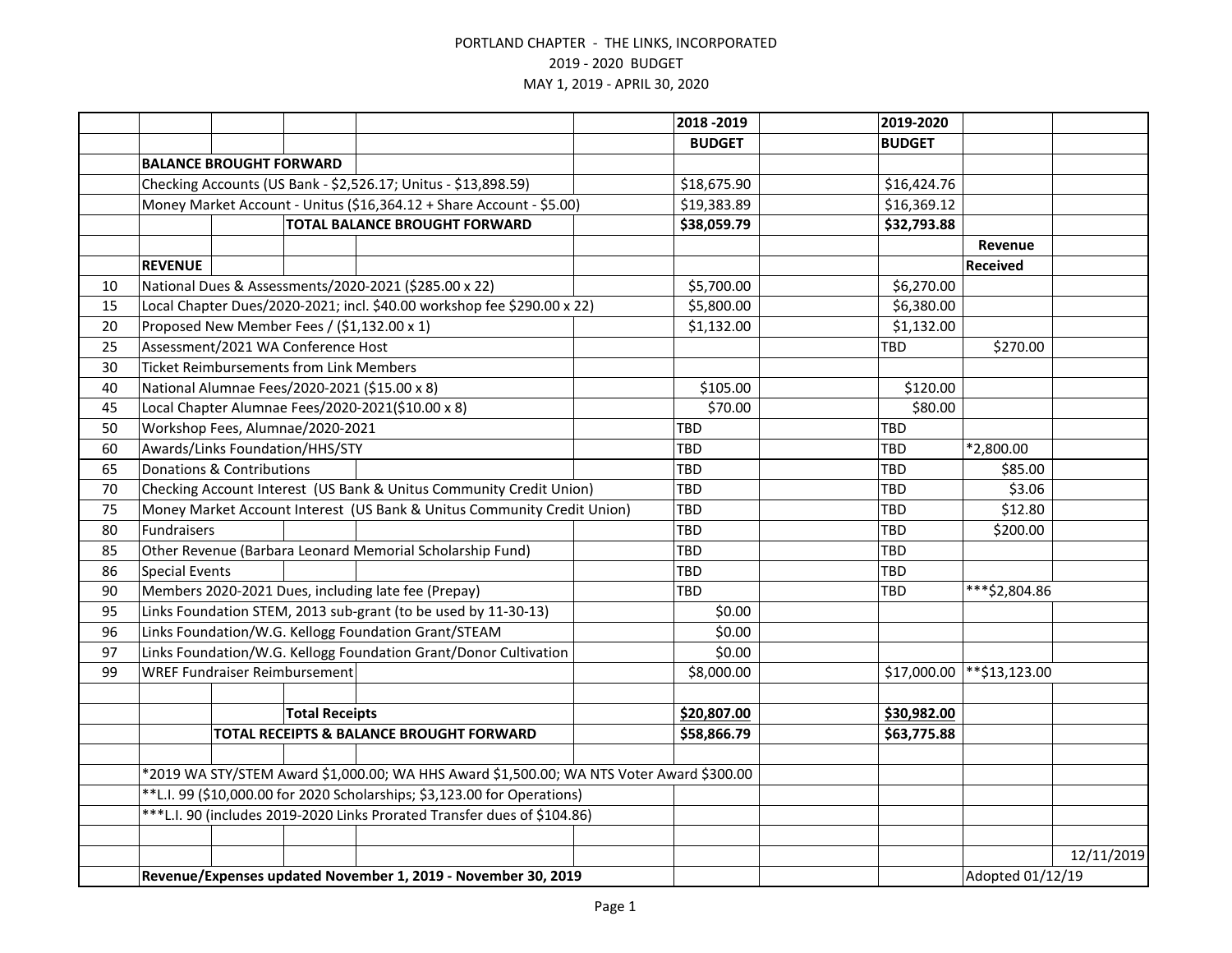|     | <b>EXPENSES</b>                                |  |                                                |                                                         | 2018-2019   | 2019-2020   |                  |                |
|-----|------------------------------------------------|--|------------------------------------------------|---------------------------------------------------------|-------------|-------------|------------------|----------------|
| 100 | <b>Dues &amp; Assessments</b>                  |  |                                                |                                                         |             |             | <b>Spent YTD</b> | <b>Balance</b> |
| 110 |                                                |  |                                                | National Dues & Assessments/2020-2021 (\$195.00 x 22)   | \$3,900.00  | \$4,290.00  |                  |                |
| 120 |                                                |  |                                                | National Grant-in-Aid/2020-2021 (\$45.00 x 22)          | \$900.00    | \$990.00    |                  |                |
| 130 |                                                |  |                                                | Links Foundation Dues/2020-2021 (\$40.00 x 22)          | \$800.00    | \$880.00    |                  |                |
| 140 |                                                |  |                                                | New Member Fees/National, 2020 (\$742.00 x 1)           | \$742.00    | \$742.00    |                  |                |
| 150 |                                                |  |                                                | Western Area Conference or National Assembly, Delegate  | \$1,400.00  | \$2,500.00  | \$1,862.15       | \$637.85       |
| 160 |                                                |  |                                                | Western Area Conference or National Assembly, Alternate | \$1,000.00  | \$1,500.00  | \$1,500.00       | \$0.00         |
| 165 |                                                |  |                                                | Western Area Leadership Summit Representative           | \$500.00    | \$0.00      |                  |                |
| 170 | <b>National Bonding Insurance</b>              |  |                                                |                                                         | \$660.00    | \$500.00    | \$500.00         | \$0.00         |
| 175 |                                                |  |                                                | National Liability Insurance/2020-2021 (\$5.00 x 22)    | \$100.00    | \$110.00    |                  |                |
| 180 |                                                |  |                                                | National Alumnae Fees/2020-2021 (\$15.00 x 8)           | \$105.00    | \$120.00    |                  |                |
| 185 | National / Area Publications                   |  |                                                |                                                         | \$200.00    | \$200.00    |                  |                |
|     |                                                |  |                                                | <b>Total Dues &amp; Assessments</b>                     | \$10,307.00 | \$11,832.00 |                  |                |
|     |                                                |  |                                                |                                                         |             |             |                  |                |
| 200 |                                                |  |                                                | Programs (Includes Postage, Copies, Printing)           |             |             |                  |                |
| 210 | The Arts                                       |  |                                                |                                                         | \$1,650.00  | \$1,650.00  | \$400.00         | \$1,250.00     |
| 220 | Services to Youth                              |  |                                                |                                                         | \$3,000.00  | \$3,000.00  |                  |                |
| 225 | Save for Future Use                            |  |                                                |                                                         |             |             |                  |                |
| 230 | <b>National Trends &amp; Services</b>          |  |                                                |                                                         | \$700.00    | \$425.00    |                  |                |
| 235 | <b>Health &amp; Human Services</b>             |  |                                                |                                                         | \$600.00    | \$525.00    | \$75.50          | \$449.50       |
| 240 | <b>International Trends &amp; Services</b>     |  |                                                |                                                         | \$800.00    | \$800.00    |                  |                |
| 245 | Health & Human Services (Balance \$300, NOBEL) |  |                                                |                                                         |             |             |                  |                |
| 250 |                                                |  | STY/STEM, 2013/Links Foundation/Restricted     |                                                         |             |             |                  |                |
| 260 | Annual Program Facet Report                    |  |                                                |                                                         | \$25.00     | \$0.00      |                  |                |
|     |                                                |  |                                                | <b>Total Programs &amp; Projects</b>                    | \$6,775.00  | \$6,400.00  |                  |                |
|     |                                                |  |                                                |                                                         |             |             |                  |                |
| 300 | <b>Charitable Contributions</b>                |  |                                                |                                                         |             |             |                  |                |
| 310 |                                                |  | Community Solicitations, Ads, Activities, etc. |                                                         | \$400.00    | \$400.00    |                  |                |
| 320 | <b>Other Charitable Contributions</b>          |  |                                                |                                                         | \$0.00      | \$0.00      |                  |                |
|     |                                                |  |                                                | <b>Total Charitable Contributions</b>                   | \$400.00    | \$400.00    |                  |                |
|     |                                                |  |                                                |                                                         |             |             |                  |                |
| 500 | <b>Organizational Memberships</b>              |  |                                                |                                                         |             |             |                  |                |
| 510 | <b>Local Organizational Memberships</b>        |  |                                                |                                                         | \$150.00    | \$0.00      |                  |                |
|     | <b>Total Organizational Memberships</b>        |  | \$150.00                                       | \$0.00                                                  |             |             |                  |                |
|     |                                                |  |                                                |                                                         |             |             |                  |                |
|     |                                                |  |                                                |                                                         |             |             |                  | 12/11/2019     |
|     |                                                |  |                                                |                                                         |             |             | Adopted 01/12/19 |                |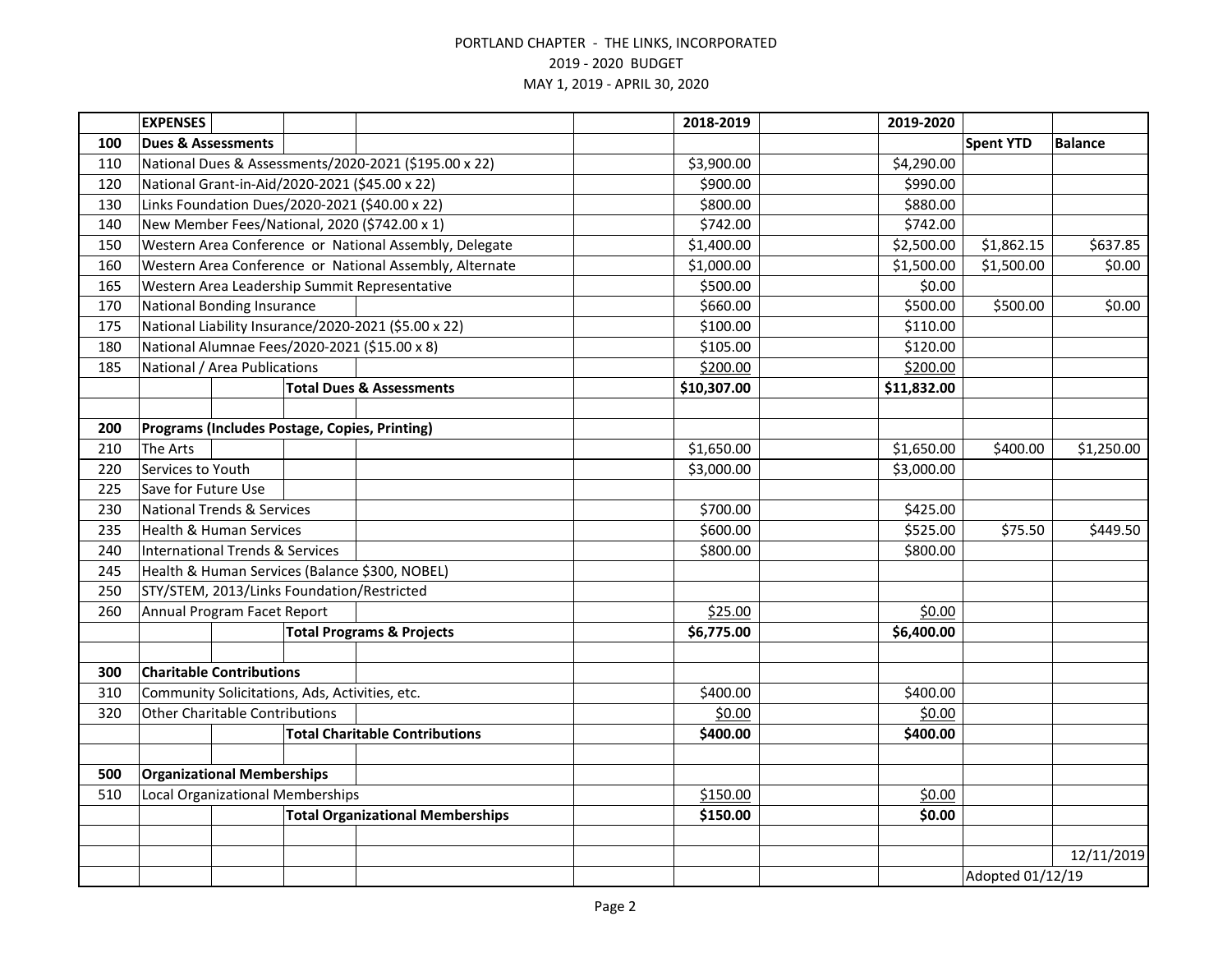|     | <b>EXPENSES</b>                    |  |  |                                                                   | 2018-2019  | 2019-2020  |                  |                |
|-----|------------------------------------|--|--|-------------------------------------------------------------------|------------|------------|------------------|----------------|
| 600 |                                    |  |  | Chapter Officers' Expenses (Includes Postage, Copies, Printing)   |            |            | <b>Spent YTD</b> | <b>Balance</b> |
| 610 | President                          |  |  |                                                                   | \$150.00   | \$150.00   | \$81.90          | \$68.10        |
| 620 | <b>Vice President</b>              |  |  |                                                                   | \$50.00    | \$50.00    |                  |                |
| 630 | <b>Recording Secretary</b>         |  |  |                                                                   | \$150.00   | \$50.00    |                  |                |
| 640 | <b>Corresponding Secretary</b>     |  |  |                                                                   | \$25.00    | \$125.00   |                  |                |
| 650 | <b>Financial Secretary</b>         |  |  |                                                                   | \$100.00   | \$50.00    |                  |                |
| 660 | Treasurer                          |  |  |                                                                   | \$125.00   | \$125.00   |                  |                |
| 670 | Historian / Archivist              |  |  |                                                                   | \$700.00   | \$800.00   |                  |                |
| 680 | Journalist / Publicity Officer     |  |  |                                                                   | \$200.00   | \$300.00   |                  |                |
| 690 | Protocol Officer                   |  |  |                                                                   | \$200.00   | \$300.00   |                  |                |
| 695 | Parliamentarian                    |  |  |                                                                   | \$25.00    | \$25.00    |                  |                |
|     |                                    |  |  | <b>Total Chapter Officers' Expenses</b>                           | \$1,725.00 | \$1,975.00 |                  |                |
|     |                                    |  |  |                                                                   |            |            |                  |                |
| 700 |                                    |  |  | Chapter Committees' Expenses (Includes Postage, Copies, Printing) |            |            |                  |                |
| 710 | Courtesy                           |  |  |                                                                   | \$400.00   | \$400.00   |                  |                |
| 720 | Membership                         |  |  |                                                                   | \$800.00   | \$1,500.00 | \$756.38         | \$743.62       |
| 725 | New Member Orientation / Induction |  |  |                                                                   | \$500.00   | \$1,000.00 | \$163.93         | \$836.07       |
| 730 | Yearbook                           |  |  |                                                                   | \$100.00   | \$0.00     |                  |                |
| 735 | Committee Procedures Manual        |  |  |                                                                   | \$25.00    | \$0.00     |                  |                |
| 740 | Scholarship (moved to L.I. 990)    |  |  |                                                                   | \$400.00   | \$0.00     |                  |                |
| 750 | Founder's Day Observation          |  |  |                                                                   | \$75.00    | \$100.00   |                  |                |
| 760 | Social                             |  |  |                                                                   | \$325.00   | \$500.00   |                  |                |
| 770 | <b>Bylaws</b>                      |  |  |                                                                   | \$50.00    | \$50.00    |                  |                |
| 775 | Audit/Internal                     |  |  |                                                                   | \$50.00    | \$50.00    |                  |                |
| 780 | Fund Development / Grants          |  |  |                                                                   | \$500.00   | \$0.00     |                  |                |
| 790 | Technology, Chapter                |  |  |                                                                   | \$270.00   | \$475.00   | \$257.35         | \$217.65       |
| 795 | <b>Ethics</b>                      |  |  |                                                                   | \$25.00    | \$25.00    |                  |                |
| 796 | <b>Strategic Planning</b>          |  |  |                                                                   | \$50.00    | \$50.00    |                  |                |
|     |                                    |  |  | <b>Total Chapter Committees' Expenses</b>                         | \$3,570.00 | \$4,150.00 |                  |                |
|     |                                    |  |  |                                                                   |            |            |                  |                |
|     |                                    |  |  |                                                                   |            |            |                  |                |
|     |                                    |  |  |                                                                   |            |            |                  |                |
|     |                                    |  |  |                                                                   |            |            |                  |                |
|     |                                    |  |  |                                                                   |            |            |                  |                |
|     |                                    |  |  |                                                                   |            |            |                  |                |
|     |                                    |  |  |                                                                   |            |            |                  | 12/11/2019     |
|     |                                    |  |  |                                                                   |            |            | Adopted 01/12/19 |                |